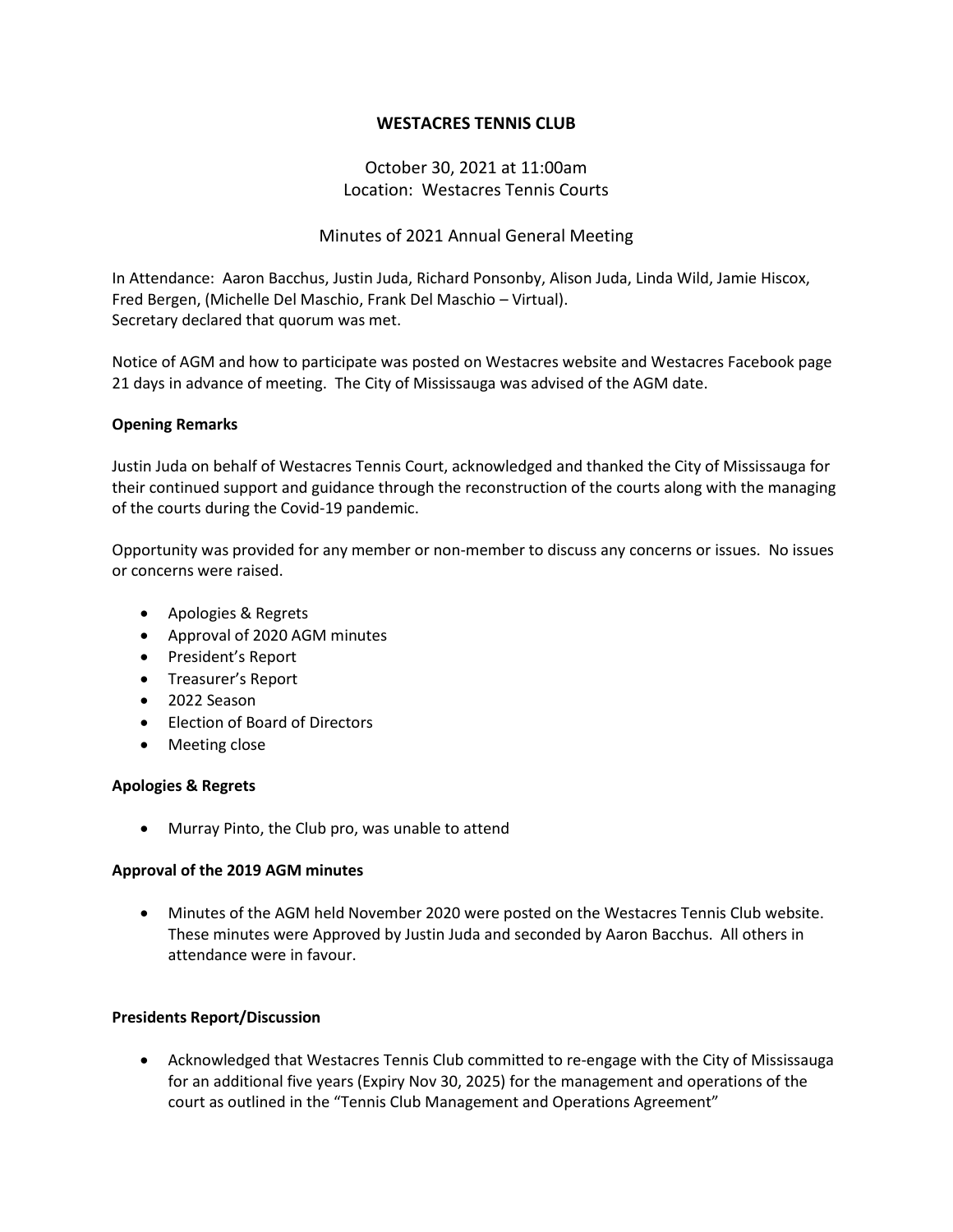- Discussed the impacts of renovations and Covid-19 on our club. As construction was delayed, the court did not open until June 20, 2021. As such the spring camps were not offered this year. Our plan is to run them next year 2022, as long as the City of Mississauga permits, and respecting any guidelines that might be in effect related to the pandemic.
- The courts were completely reconstructed, new chain link fence and poles, new power outlet, new nets and poles and new completely reconstructed courts with new colour scheme.
- Cost for the construction was \$96,050.
- City contractors moved the Club's equipment shed into the park in order to conduct construction. The City did not move it back onto the courts after, which creates a security issue for equipment. The Club hasn't been notified when the City will rectify this.
- We also changed the gates on the courts, in order to have the entrance away from the kids park and to allow for accessibility, if and when a new paved path is put in place to connect with the existing path that runs north/south in the park. This way the courts and all of Westacres park can be fully accessible.
- Westacres Tennis Club had one of their best years to date. Although the courts were delayed and we were dealing with the current pandemic, the membership and financials increased.
- Website and Facebook has been positive for messaging this year. Will continue this next season.
- Due to the pandemic, Westacres Tennis Club was advised to have at least 2 public open houses, instead of the 5 each year. The club and members decided to host 4 instead. Two on the weekday and two on the weekend. Will go back to 5 with City's permission in 2022.
- Pickle ball.
	- $\circ$  There was some chatter on social media platforms regarding Pickle ball, by a few community members (not club members), we reached out to them to meet, discuss and ask them to join the club, however that was not a productive meeting. Justin shared that he had a meeting with Councillor Dasko, and 3 additional individuals from the City of Mississauga regarding the matter of Pickle ball. The meeting was very productive and was concluded that the board of Westacres Tennis Club will manage and run the Club as per the agreement and the paying member's needs and requirements. No members at this time have expressed any interest in Pickle ball.

# **Membership:**

- Membership and revenue was the highest it has been in the past 10 years. Could be because of the new courts along with the limited access to sports because of Covid pandemic, however this growth is a trend which preceeds the pandemic indicating good ambassadorship to the community by existing members.
- Total members for the 2021 season was 218 (58 families), an increase from the 2020 season which was 140 members (34 families). This in turn was an increase from 2019 with 125 members.
- Kids Camp: 16 participants in July, 32 participants in August. First time that we did two back to back August camps.
- Updated the "Code of Conduct" not allowing individual members to perform coaching or provide lessons to other members and non-members without approval from executive.
- Discussed freezing membership fees for next year.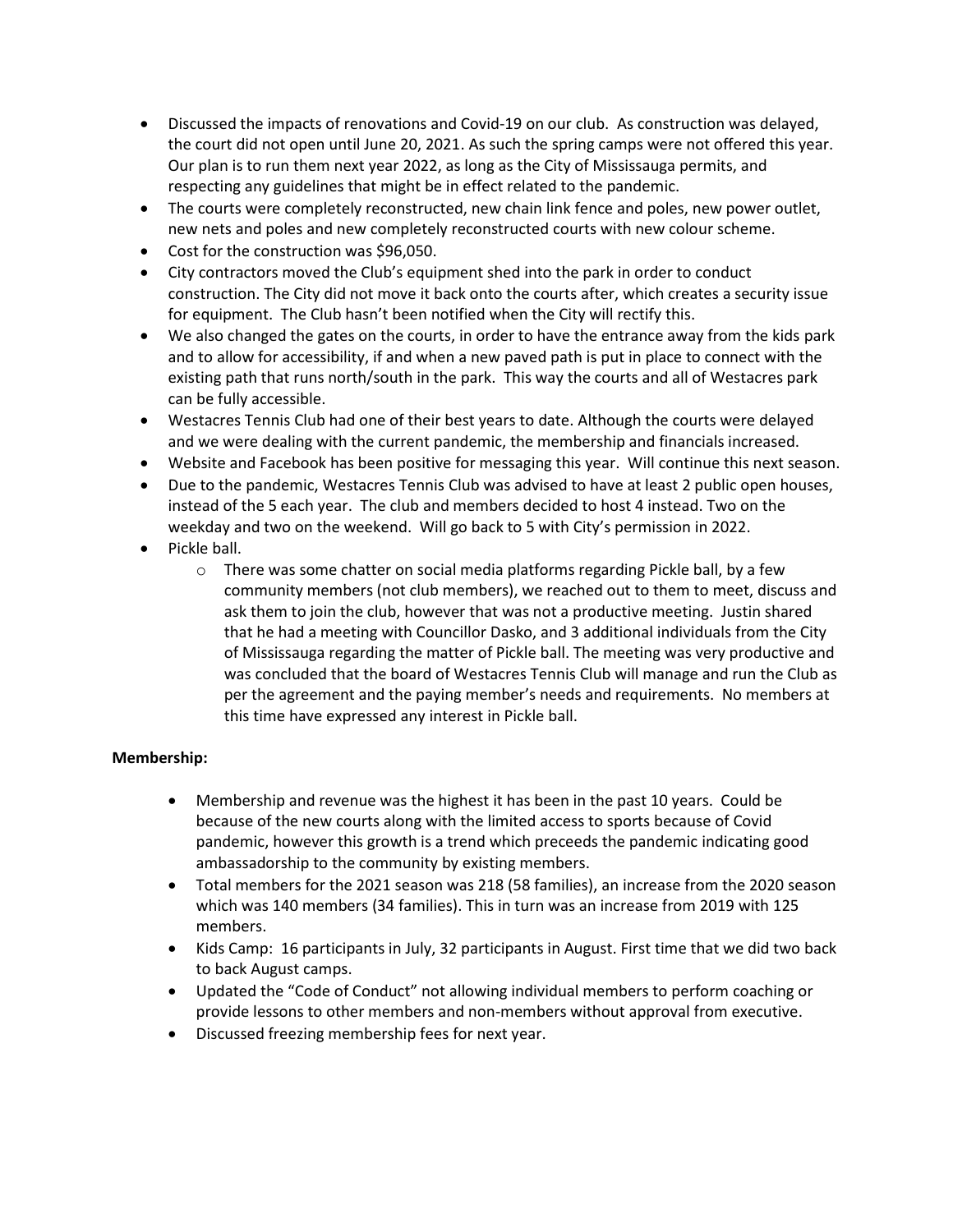## **Tennis Programs:**

- Kids Camps did not run in May 2021. The intention is to bring back the early May camps for 2022.
- July camp was sold out. Intention is to have 2 camps in July 2022.
- August camp had two camps to meet demand. Hope to continue this as well.
- Adult Camps will be run on a pay up front basis, through etransfer/cheques.
- Community can sign up for these programs but pays a premium if not a member
- Discussion on future of programs. Hope to continue running these for both adult and children.
- Murray Pinto, current club pro, is agreeing to come back next year!

# **Treasurers Report:**

- Discussed the revenue standings for the year 2021.
- Had an increase in revenue, with no additional advertising costs.
- Expenses went up slightly but were in line for the past 3 previous years.
- Purchased bill board, squeegee, new balls.
- Fees: Board increased fees this year but prorated price as courts opened late.
- Will keep membership fees the same as 2021. Costs are posted on website.
- Possibility of increasing fee for the Camps and Lessons this year, will discuss in next AGM.
- Revenue from registration, camps and lessons increased from last year as follows: (\$9000 in 2021, \$8270 in 2020 vs \$6690 in 2019)
- Westacres started accepting e-transfer payments for all programs which has been convenient for members both new and renewing.
- Expecting to pay a portion to the City for reconstruction Cost of \$96 050, have not yet received a final invoice.
- Closing cash balance for 2021 is \$54K

Voted on and passed financial statement by the board. Linda Wild motioned to approve the financial report as presented, seconded by Justin Juda.

## **Membership Drive and Programs for 2022:**

- Thanks to Coach Murray Pinto for another great year. Highly successful. Murray provided both lessons and camps in 2021 and had agreed to come back for another year at Westacres. Coach Murray continues to increase interest in our club from his exceptional teaching and lessons. Great feedback regarding his camps, adult nights and lessons.
- Courts were busier this year and Murray wants to work with the board to have set times that can be posted when he coaches our club's clients, camps and adult nights for the 2022 season. (This season he had Tuesday and Thursday allotted times for private lessons which were posted on the website and Facebook)
- Discussion on fundraising for the 2022 season. Will discuss at Winter meeting
- Membership fees will remain the same as 2021 for the 2022 season.